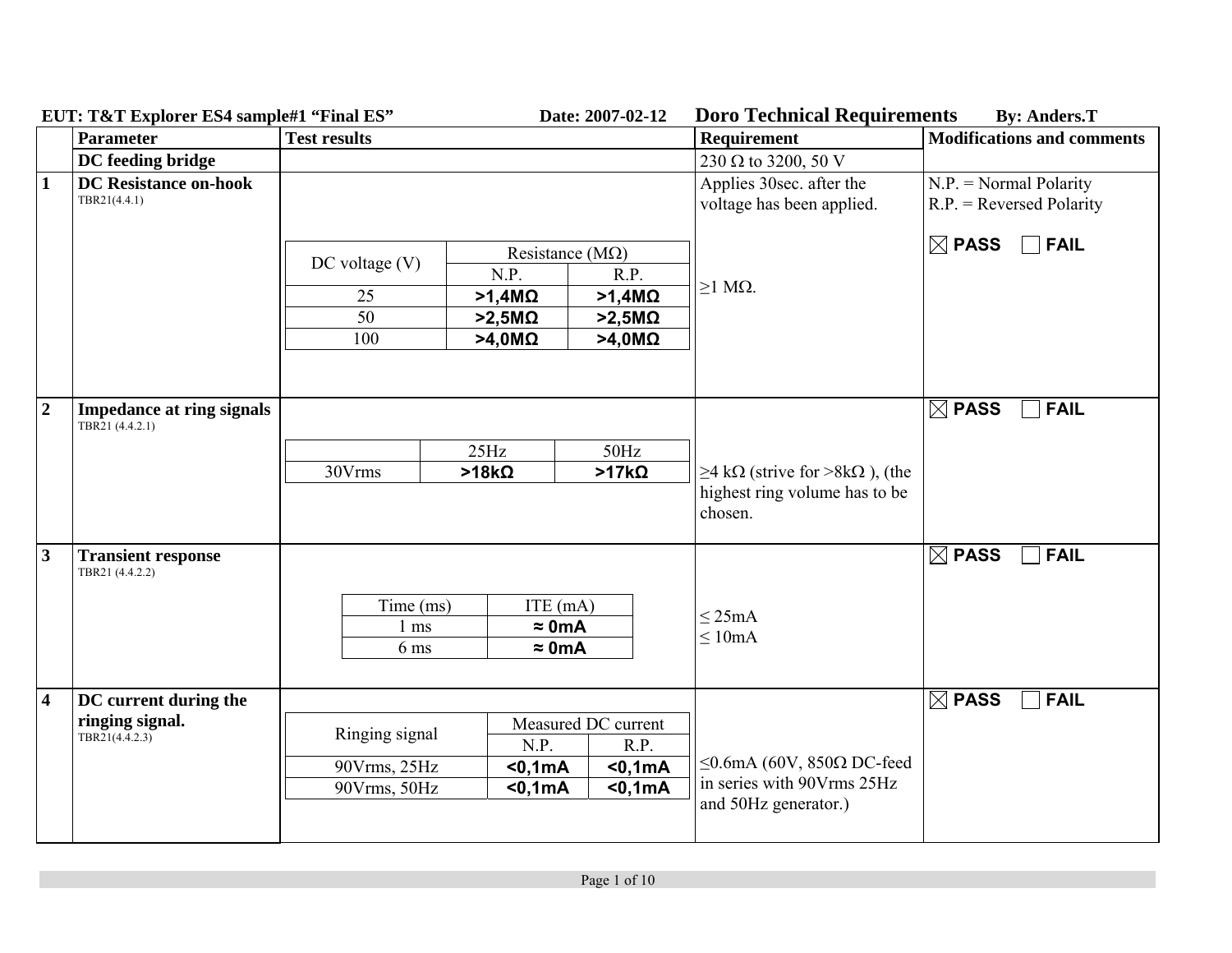| Parameter                      | <b>Test results</b>                                       |                                                                               |                                                                                               | Requirement                                                                                                            | <b>Modifications and notes</b>                                                                                                                                                                            |
|--------------------------------|-----------------------------------------------------------|-------------------------------------------------------------------------------|-----------------------------------------------------------------------------------------------|------------------------------------------------------------------------------------------------------------------------|-----------------------------------------------------------------------------------------------------------------------------------------------------------------------------------------------------------|
| <b>Ringing signal detector</b> |                                                           |                                                                               |                                                                                               |                                                                                                                        | $\boxtimes$ PASS<br>$\sqcap$ FAIL                                                                                                                                                                         |
| sensitivity                    |                                                           | 20Hz                                                                          | 60Hz                                                                                          |                                                                                                                        |                                                                                                                                                                                                           |
|                                | 24Vrms                                                    | <b>Pass</b>                                                                   | <b>Pass</b>                                                                                   |                                                                                                                        |                                                                                                                                                                                                           |
|                                | 90Vrms                                                    | <b>Pass</b>                                                                   | <b>Pass</b>                                                                                   |                                                                                                                        |                                                                                                                                                                                                           |
|                                |                                                           | $15,3$ Hz                                                                     |                                                                                               |                                                                                                                        |                                                                                                                                                                                                           |
|                                | 90Vrms                                                    | $\blacksquare$                                                                |                                                                                               |                                                                                                                        |                                                                                                                                                                                                           |
|                                | 40Vrms                                                    | $\blacksquare$                                                                |                                                                                               |                                                                                                                        |                                                                                                                                                                                                           |
|                                |                                                           |                                                                               |                                                                                               |                                                                                                                        |                                                                                                                                                                                                           |
|                                | Ringing voltage                                           | Ringing freq.                                                                 | Yes/No!                                                                                       |                                                                                                                        |                                                                                                                                                                                                           |
|                                | (Vrms)                                                    | (Hz)                                                                          |                                                                                               |                                                                                                                        |                                                                                                                                                                                                           |
|                                |                                                           |                                                                               | $\blacksquare$                                                                                | 400on, 200off, 400on, 2000of*2                                                                                         |                                                                                                                                                                                                           |
|                                |                                                           | 15.3                                                                          | $\blacksquare$                                                                                | 200on,2000off                                                                                                          |                                                                                                                                                                                                           |
|                                | 24                                                        | 60                                                                            | <b>Pass</b>                                                                                   |                                                                                                                        |                                                                                                                                                                                                           |
|                                | 24                                                        | 20                                                                            | <b>Pass</b>                                                                                   |                                                                                                                        |                                                                                                                                                                                                           |
|                                | 24                                                        | 20                                                                            | <b>Pass</b>                                                                                   |                                                                                                                        |                                                                                                                                                                                                           |
|                                |                                                           |                                                                               | <b>Pass</b>                                                                                   |                                                                                                                        |                                                                                                                                                                                                           |
|                                |                                                           |                                                                               |                                                                                               |                                                                                                                        |                                                                                                                                                                                                           |
|                                |                                                           |                                                                               |                                                                                               |                                                                                                                        |                                                                                                                                                                                                           |
|                                |                                                           |                                                                               |                                                                                               |                                                                                                                        |                                                                                                                                                                                                           |
|                                |                                                           |                                                                               |                                                                                               | Duration = $1500$ ms                                                                                                   |                                                                                                                                                                                                           |
|                                |                                                           |                                                                               |                                                                                               |                                                                                                                        |                                                                                                                                                                                                           |
|                                |                                                           |                                                                               |                                                                                               |                                                                                                                        |                                                                                                                                                                                                           |
|                                |                                                           |                                                                               |                                                                                               |                                                                                                                        |                                                                                                                                                                                                           |
|                                |                                                           | 20Hz                                                                          | 60Hz                                                                                          |                                                                                                                        |                                                                                                                                                                                                           |
|                                | 8Vrms                                                     |                                                                               | $\blacksquare$                                                                                |                                                                                                                        |                                                                                                                                                                                                           |
|                                |                                                           |                                                                               |                                                                                               |                                                                                                                        |                                                                                                                                                                                                           |
|                                | 24Vrms                                                    | $\blacksquare$                                                                | Ξ.                                                                                            | Duration <100ms                                                                                                        |                                                                                                                                                                                                           |
|                                | 90Vrms                                                    |                                                                               |                                                                                               |                                                                                                                        |                                                                                                                                                                                                           |
|                                |                                                           | <12Hz                                                                         | $>70\mathrm{Hz}$                                                                              |                                                                                                                        |                                                                                                                                                                                                           |
|                                | 24Vrms                                                    | $\blacksquare$                                                                | ۰                                                                                             |                                                                                                                        |                                                                                                                                                                                                           |
|                                | 90Vrms                                                    | $\blacksquare$                                                                | $\blacksquare$                                                                                |                                                                                                                        |                                                                                                                                                                                                           |
|                                |                                                           |                                                                               |                                                                                               |                                                                                                                        |                                                                                                                                                                                                           |
|                                | TBR21 $(4.5)$ + Doro requirement V1.6<br>clause $(2.1.3)$ | 40<br>50<br>$\overline{50}$<br>Discrimination:-<br>16Vrms<br>Discrimination:- | 15.3<br>50<br>-Ringer shall not respond:<br>20Hz<br><b>Pass</b><br>-Ringer shall not respond: | All product:- Ringer shall respond to:<br>60Hz<br><b>Pass</b><br>-Requirement for Products that include Ringing Signal | Duration $>160$ ms *1<br>200on,2000off<br>1000on,4000off<br>330on, 420off<br>900on,9000off *3<br>-Requirement for Products that not include Ringing Signal<br>Duration = $1500$ ms<br>Duration = $1500ms$ |

**EUT: T&T Explorer ES4 sample#1 "Final ES" Date: 2007-02-12 Doro Technical Requirements By: Anders.T**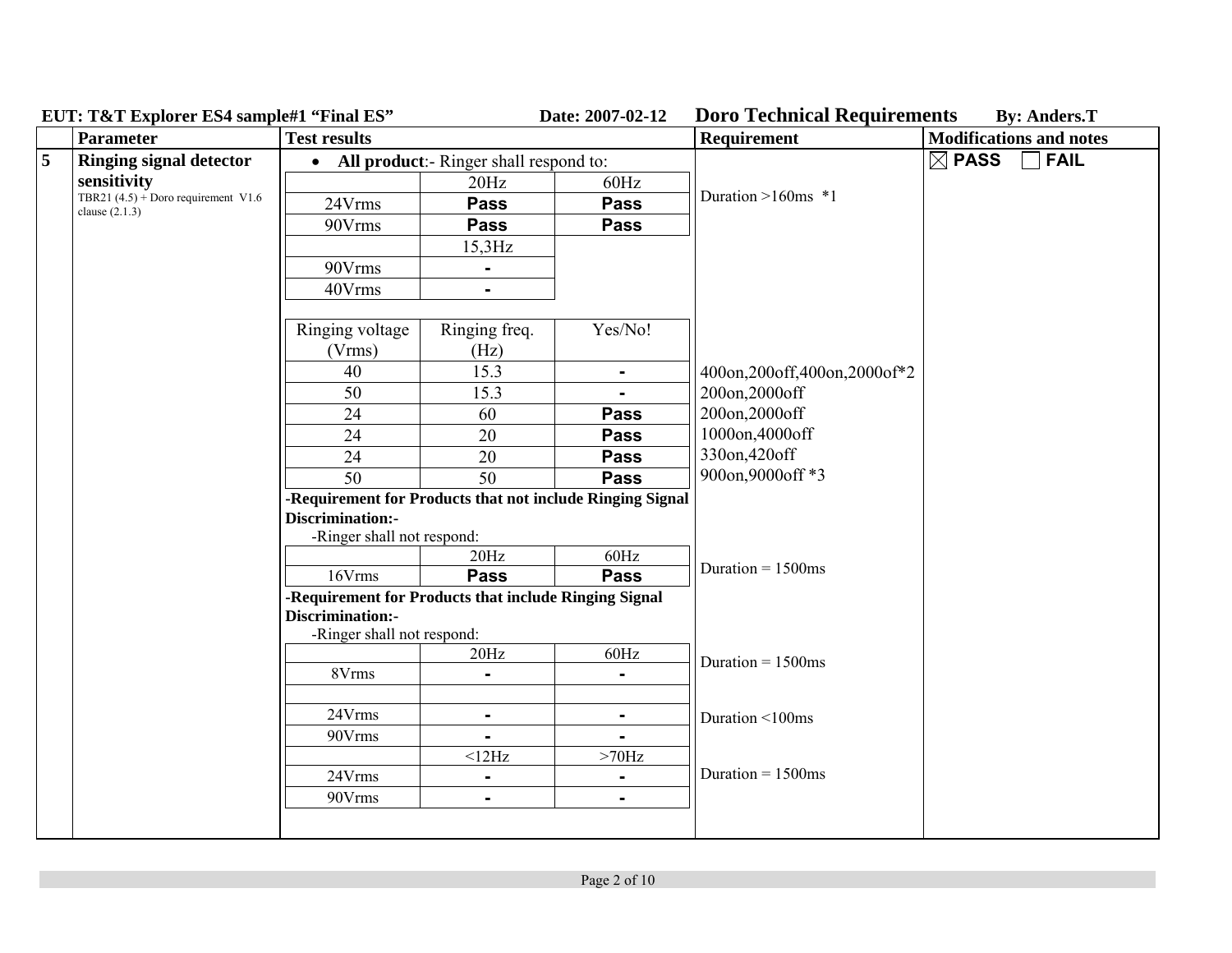|                | EUT: T&T Explorer ES4 sample#1 "Final ES"                                                |                                                                                                          | Date: 2007-02-12                                                                                                             | <b>Doro Technical Requirements</b>                                                                                                                                                                                                                                          | <b>By: Anders.T</b>                                                         |
|----------------|------------------------------------------------------------------------------------------|----------------------------------------------------------------------------------------------------------|------------------------------------------------------------------------------------------------------------------------------|-----------------------------------------------------------------------------------------------------------------------------------------------------------------------------------------------------------------------------------------------------------------------------|-----------------------------------------------------------------------------|
|                | <b>Parameter</b>                                                                         | <b>Test results</b>                                                                                      |                                                                                                                              | <b>Requirement</b>                                                                                                                                                                                                                                                          | <b>Modifications and notes</b>                                              |
| 6              | Acceptance of breaks in<br>the loop in a call attempt<br>TBR21(4.6.1)                    | Test<br>Time to loop state<br>(ms)<br>1:30ms<br>0,0<br>0, 0<br>2:500ms                                   | Aggregate<br>$<$ 12,8mA (ms)<br>0, 0<br>0,0                                                                                  | -Time to loop state $\leq$ 20ms<br>-The total of any periods<br>aggregated below 12.8mA<br>shall not be more than 7ms.                                                                                                                                                      | $\Box$ FAIL<br>$\boxtimes$ PASS                                             |
| $\overline{7}$ | Loop current<br>characteristics<br>TBR21(4.6.2)                                          | Vf(V)<br>$Rf(k\Omega)$<br>50<br>150<br>50<br>36<br>50<br>24<br>50<br>8<br>50<br>$2.8/3.2*$<br>50<br>0.23 | $T01-t0$<br>Transients<br>(ms)<br>(ms)<br>8,3<br>0,0<br>9,0<br>0,0<br>0, 0<br>0, 0<br>0,0<br>0,0<br>0,0<br>0,0<br>N/A<br>N/A | $*$ = For voice equipment use<br>$2,8k\Omega$ instead of $3,2k\Omega$ . That<br>is according to (i-CTR37).<br>$t1-t0$<br>transients<br>400ms<br>$\leq$ 7ms<br>400ms<br>$\leq$ 7ms<br>400ms<br>$\leq$ 7ms<br>400ms<br>$\leq$ 7ms<br>$\leq$ 7ms<br>30ms<br>20ms<br>$\leq$ 7ms | $\boxtimes$ PASS<br>$ $ FAIL                                                |
| 8              | <b>DC</b> Characteristics<br>TBR21 $(4.7.1)$ + Doro requirement V1.6<br>clause $(2.1.4)$ | Line current / Rf<br>18.5 mA<br>42.0 mA<br>50.0 mA<br>$230 \Omega (w c/l)^*$                             | U(V)<br>N.P.<br>R.P.<br>8,2<br>8,2<br>10,6<br>10,6<br>11,3<br>11,3<br>N/A<br>N/A                                             | $\leq 8.0V$<br>$\leq$ 14.5V<br>$\leq 40.0V$<br>$\leq$ 40.0 V, $\leq$ 60mA                                                                                                                                                                                                   | *w $c/l$ = with line current<br>limiter.<br>$\boxtimes$ PASS<br>$\Box$ FAIL |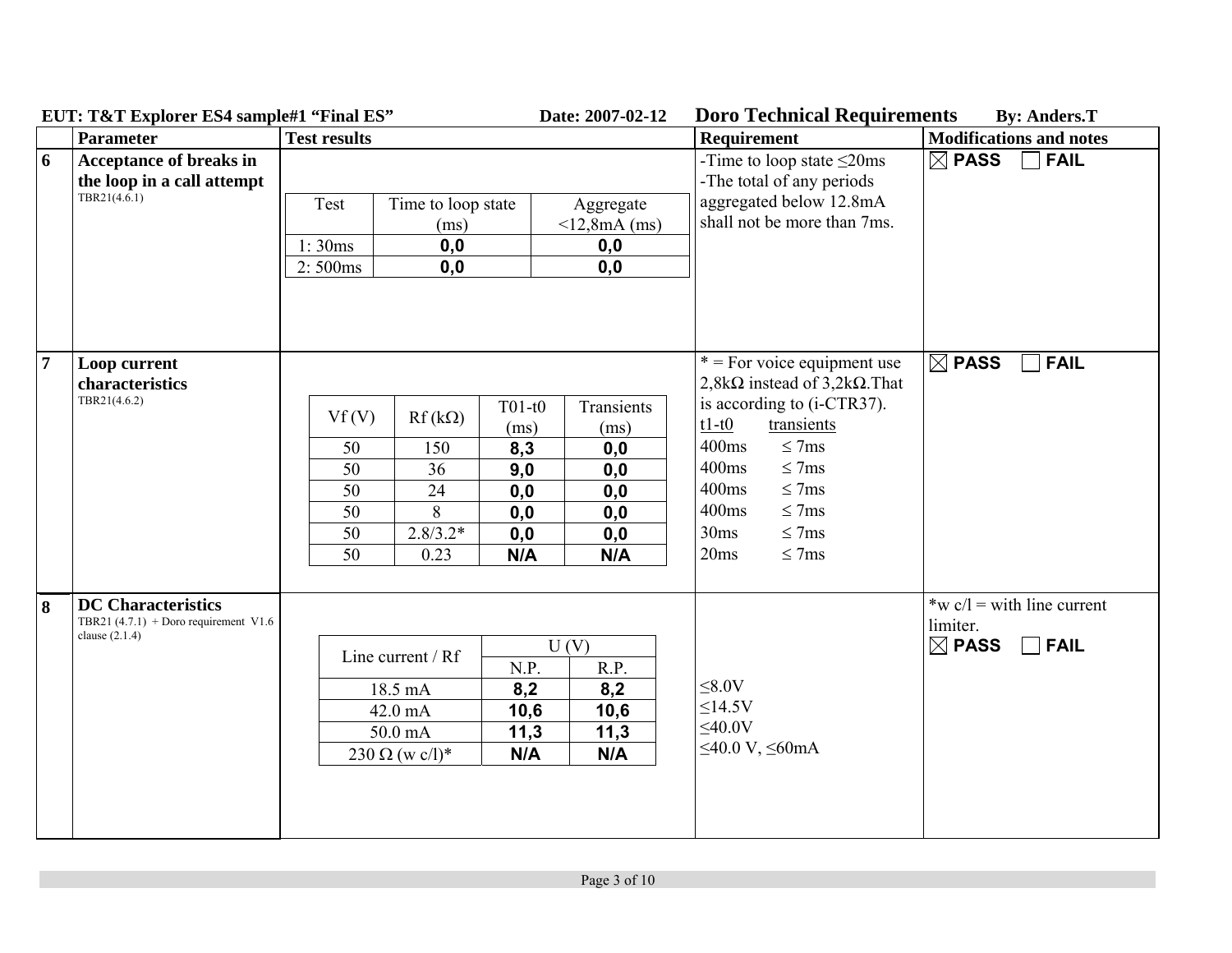|                  | $E \cup I$ , $I \cup I$ Explorer $E \cup I$ Sample $\pi I$ Final $E \cup I$ |                                                  |                | Dait. 2007-02-12 | D'ut i ecumical inequitements                          | Dy. Anuel S.1                   |  |
|------------------|-----------------------------------------------------------------------------|--------------------------------------------------|----------------|------------------|--------------------------------------------------------|---------------------------------|--|
|                  | <b>Parameter</b>                                                            | <b>Test results</b>                              |                |                  | <b>Requirement</b>                                     | <b>Modifications and notes</b>  |  |
| $\boldsymbol{9}$ | <b>Impedance/Return loss</b>                                                |                                                  |                |                  | $\boxtimes$ PASS $^-$<br><b>FAIL</b><br>$\blacksquare$ |                                 |  |
|                  | TBR21 (4.7.2) + Doro requirement<br>(2.1.5)                                 |                                                  |                | RL(dB)           |                                                        |                                 |  |
|                  |                                                                             | Line current/Rf                                  | N.P.           | R.P.             |                                                        | No current lim.                 |  |
|                  |                                                                             | 12mA                                             | $>16$          | $>16$            | $\geq$ 8dB (300-4000Hz), $\geq$ 6dB                    |                                 |  |
|                  |                                                                             | $2050\Omega$                                     | $>17$          | $>17$            | $(200-300Hz)$                                          |                                 |  |
|                  |                                                                             | $850\Omega$                                      | $>18$          | $>18$            | $Zr = 270\Omega + 750\Omega/150nF$                     |                                 |  |
|                  |                                                                             | $230\Omega$ (w c/l)                              | $\blacksquare$ | $\blacksquare$   | Test voltage: -10 dBV                                  |                                 |  |
|                  |                                                                             |                                                  |                |                  |                                                        |                                 |  |
|                  |                                                                             |                                                  |                |                  |                                                        |                                 |  |
|                  |                                                                             |                                                  |                |                  |                                                        |                                 |  |
| 10               | <b>Maximum instantaneous</b>                                                |                                                  |                |                  |                                                        | $\boxtimes$ PASS<br><b>FAIL</b> |  |
|                  | voltage during DTMF                                                         | Line current=12mA                                |                | $3,5Vp-p$        | $\leq$ 5Vp-p                                           |                                 |  |
|                  | dialling.                                                                   | $Rf = 230\Omega/850\Omega^*$                     |                | $<$ 4,0Vp-p      |                                                        |                                 |  |
|                  | TBR21(4.7.3.2)                                                              |                                                  |                |                  |                                                        |                                 |  |
| 11               | Dialling without dial tone                                                  | $Rf=850\Omega$<br>2,9s                           |                |                  |                                                        | $\boxtimes$ PASS<br><b>FAIL</b> |  |
|                  | detection.                                                                  |                                                  |                |                  | $2,7s \leq (t) \leq 8s$                                |                                 |  |
| 12               | TBR21 (4.8.1.1)<br>Dialling with a dial tone                                |                                                  |                |                  | The TE shall start dialling                            | $\boxtimes$ PASS<br><b>FAIL</b> |  |
|                  | detection.                                                                  | - Send continuous dial tone:                     |                |                  | within 8s.                                             |                                 |  |
|                  | TBR21 (4.8.1.2)                                                             | Frequency (Hz)                                   | Level (dBV)    | Time(s)          | Dial tone: 300-500 Hz,                                 |                                 |  |
|                  |                                                                             | 300                                              | $-0.7$         | 2,9s             | Level: $-35.7$ dBV to $-0.7$ dBV                       |                                 |  |
|                  |                                                                             | 300                                              | $-35.7$        | 2,9s             | $Rf = 850\Omega$                                       |                                 |  |
|                  |                                                                             | 500                                              | $-35.7$        | 2,9s             |                                                        |                                 |  |
|                  |                                                                             | 500                                              | $-0.7$         | 2,9s             |                                                        |                                 |  |
|                  |                                                                             |                                                  |                |                  |                                                        |                                 |  |
|                  |                                                                             | -Send a repeated sequence of cadenced dial tone: |                |                  | Cadence 200ms ON 200ms                                 |                                 |  |
|                  |                                                                             | Frequency (Hz)                                   | Level (dBV)    | Time(s)          | OFF, 600ms ON 1000ms OFF                               |                                 |  |
|                  |                                                                             | 300                                              | $-0.7$         | 2,9s             | $Rf = 850\Omega$                                       |                                 |  |
|                  |                                                                             | 300                                              | $-35.7$        | 2,9s             |                                                        |                                 |  |
|                  |                                                                             | 500                                              | $-35.7$        | 2,9s             |                                                        |                                 |  |
|                  |                                                                             | 500                                              | $-0.7$         | 2,9s             |                                                        |                                 |  |
|                  |                                                                             |                                                  |                |                  |                                                        |                                 |  |
|                  |                                                                             |                                                  |                |                  |                                                        |                                 |  |
|                  |                                                                             |                                                  |                |                  |                                                        |                                 |  |

**EUT: T&T Explorer ES4 sample#1 "Final ES" Date: 2007-02-12 Doro Technical Requirements By: Anders.T**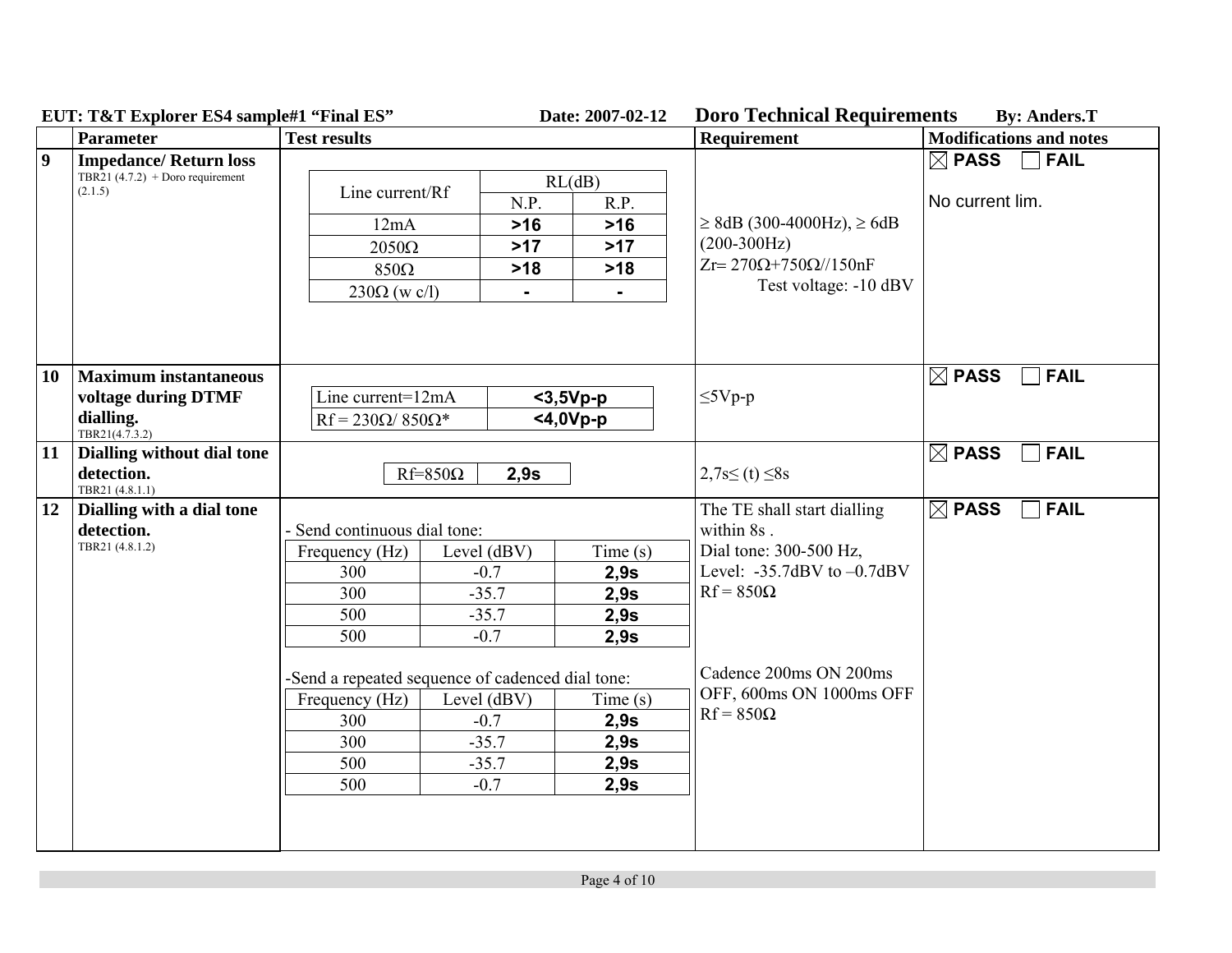|    | $EUI: IXI$ Explorer ES4 sample $I$ "Final ES                   | <b>Date: 2007-02-12</b> |                                                                |                 |         |         |         |                         |                                   | DOLO TECHNICAL REQUILEMENTS    |                  | <b>By: Anders.1</b>            |
|----|----------------------------------------------------------------|-------------------------|----------------------------------------------------------------|-----------------|---------|---------|---------|-------------------------|-----------------------------------|--------------------------------|------------------|--------------------------------|
|    | <b>Parameter</b>                                               | <b>Test results</b>     |                                                                |                 |         |         |         |                         | <b>Requirement</b>                |                                |                  | <b>Modifications and notes</b> |
| 13 | <b>DTMF</b>                                                    |                         | Line current $=12mA$ :                                         |                 |         |         |         |                         | $HF -9 dBV +2/-2.5 dBV$           |                                | $\boxtimes$ PASS | <b>FAIL</b>                    |
|    | TBR21 (4.8.2.1-2)+ Doro requirement<br>$V1.6$ clause $(2.1.8)$ | Digi                    | Level H                                                        | Level L         | Twist   | Freq. H | Freq. L |                         | $LE$ -11 dBV+2.5/-2 dBV           |                                |                  |                                |
|    |                                                                | t                       | (dBV)                                                          | (dBV)           | (dB)    | (Hz)    | (Hz)    |                         | Twist 1-4 dB                      |                                |                  |                                |
|    |                                                                | $\mathbf{1}$            | $-8,2$                                                         | $-10,9$         | 2,7     | 1200    | 704     |                         |                                   |                                |                  |                                |
|    |                                                                | $\overline{2}$          | $-8,4$                                                         | $-10,9$         | 2,5     | 1328    | 704     |                         | Feed voltage: 50V                 |                                |                  |                                |
|    |                                                                | $\overline{\mathbf{3}}$ | $-8,6$                                                         | $-10,9$         | 2,3     | 1472    | 704     |                         | $Zr=270\Omega+750\Omega/150nF$    |                                |                  |                                |
|    |                                                                | $\overline{\mathbf{4}}$ | $-8,3$                                                         | $-10,7$         | 2,4     | 1200    | 768     |                         |                                   |                                |                  |                                |
|    |                                                                | 5                       | $-8,4$                                                         | $-10,7$         | 2,3     | 1328    | 768     |                         |                                   |                                |                  |                                |
|    |                                                                | 6                       | $-8,7$                                                         | $-10,5$         | 1,8     | 1472    | 768     |                         | Frequency combinations:           |                                |                  |                                |
|    |                                                                | $\overline{7}$          | $-8,3$                                                         | $-10,5$         | 2,2     | 1200    | 848     | Digit                   | H. group<br>(Hz)                  | L. group<br>(Hz)               |                  |                                |
|    |                                                                | 8                       | $-8,4$                                                         | $-10,5$         | 2,1     | 1328    | 848     |                         | 1209±1.5%                         | 697±1.5%                       |                  |                                |
|    |                                                                | 9                       | $-8,7$                                                         | $-10,5$         | 1,8     | 1472    | 848     | $\mathbf{1}$            | $(1191-1227)$                     | $(687 - 707)$                  |                  |                                |
|    |                                                                | $\ast$                  | $-8,3$                                                         | $-10,3$         | 2,0     | 1200    | 944     | $\overline{2}$          | 1336±1.5%<br>$(1316-1356)$        | 697±1.5%<br>$(687 - 707)$      |                  |                                |
|    |                                                                | $\bf{0}$                | $-8,5$                                                         | $-10,3$         | 1,8     | 1328    | 944     |                         | $1477 \pm 1.5\%$                  | 697±1.5%                       |                  |                                |
|    |                                                                | #                       | $-8,7$                                                         | $-10,3$         | 1,6     | 1472    | 944     | 3                       | $(1455-1499)$                     | $(687 - 707)$                  |                  |                                |
|    |                                                                |                         |                                                                |                 |         |         |         | $\overline{\mathbf{4}}$ | 1209±1.5%<br>$(1191-1227)$        | 770±1.5%<br>$(759-781)$        |                  |                                |
|    |                                                                |                         | 230 $\Omega$ (with current limiter) or 850 $\Omega$ (without): |                 |         |         |         | 5                       | 1336±1.5%                         | $770 \pm 1.5\%$                |                  |                                |
|    |                                                                |                         | Digi                                                           | Level H $\vert$ | Level L | Twist   |         |                         | $(1316 - 1356)$                   | $(759 - 781)$                  |                  |                                |
|    |                                                                |                         |                                                                | (dBV)           | (dBV)   | (dB)    |         | 6                       | $1477 \pm 1.5\%$<br>$(1455-1499)$ | 770±1.5%<br>$(759 - 781)$      |                  |                                |
|    |                                                                |                         | $\mathbf{1}$                                                   | $-7,7$          | $-10,4$ | 2,7     |         | $\overline{7}$          | 1209±1.5%                         | 852±1.5%                       |                  |                                |
|    |                                                                |                         | $\overline{2}$                                                 | $-7,9$          | $-10,4$ | 2,5     |         |                         | $(1191 - 1227)$                   | $(840-864)$                    |                  |                                |
|    |                                                                |                         | $\overline{\mathbf{3}}$                                        | $-8,1$          | $-10,4$ | 2,3     |         | 8                       | 1336±1.5%<br>$(1316-1356)$        | 852±1.5%<br>$(840 - 864)$      |                  |                                |
|    |                                                                |                         | $\overline{\mathbf{4}}$                                        | $-7,8$          | $-10,2$ | 2,4     |         | 9                       | $1477 \pm 1.5\%$                  | $852 \pm 1.5\%$                |                  |                                |
|    |                                                                |                         | $\overline{5}$                                                 | $-7,9$          | $-10,2$ | 2,3     |         |                         | $(1455 - 1499)$                   | $(840-864)$                    |                  |                                |
|    |                                                                |                         | 6                                                              | $-8,1$          | $-10,2$ | 2,1     |         | $\ast$                  | 1209±1.5%<br>$(1191 - 1227)$      | $941 \pm 1.5\%$<br>$(927-955)$ |                  |                                |
|    |                                                                |                         | 7                                                              | $-7,6$          | $-10,0$ | 2,4     |         | $\mathbf{0}$            | 1336±1.5%                         | $941 \pm 1.5\%$                |                  |                                |
|    |                                                                |                         | 8                                                              | $-7,9$          | $-10,0$ | 2,1     |         |                         | $(1316-1356)$<br>$1477 \pm 1.5\%$ | $(927-955)$                    |                  |                                |
|    |                                                                |                         | $\boldsymbol{9}$                                               | $-8,1$          | $-10,0$ | 1,9     |         | #                       | $(1455-1499)$                     | $941 \pm 1.5\%$<br>$(927-955)$ |                  |                                |
|    |                                                                |                         | $\ast$                                                         | $-7,8$          | $-9,8$  | 2,0     |         |                         |                                   |                                |                  |                                |
|    |                                                                |                         | $\boldsymbol{0}$                                               | $-7,9$          | $-9,8$  | 1,9     |         |                         |                                   |                                |                  |                                |
|    |                                                                |                         | $\#$                                                           | $-8,1$          | $-9,8$  | 1,7     |         |                         |                                   |                                |                  |                                |
|    |                                                                |                         |                                                                |                 |         |         |         |                         |                                   |                                |                  |                                |
|    |                                                                |                         |                                                                |                 |         |         |         |                         |                                   |                                |                  |                                |

# **EUT: T&T Explorer ES4 sample#1 "Final ES" Date: 2007-02-12 Doro Technical Requirements By: Anders.T**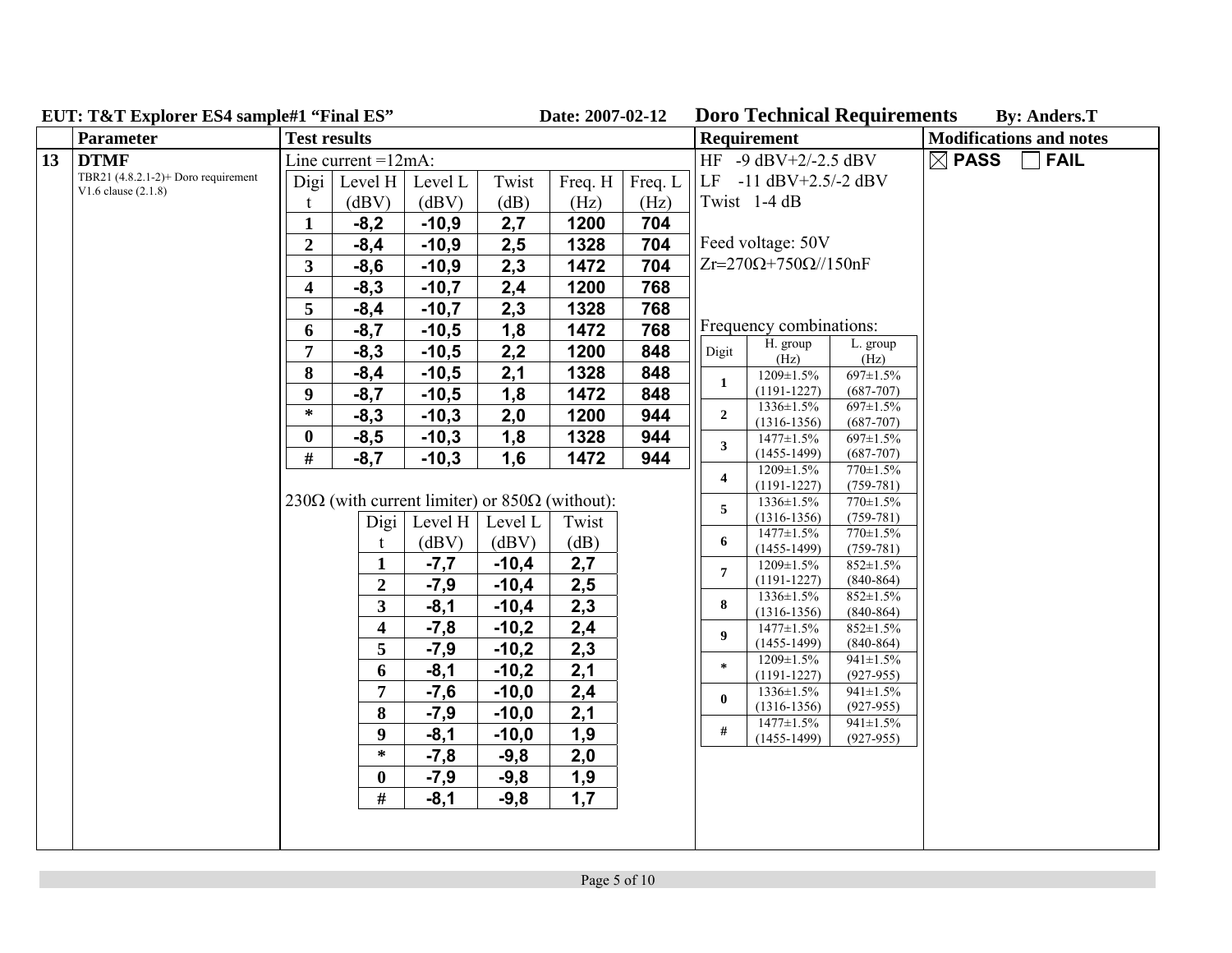|    | $E \cup I$ , $I \cup I$ $E \cup I$ $U \cup I$ $U \cup I$ $V$ $I \cup I$ $I \cup I$ $I \cup I$ $I \cup I$<br>Parameter | <b>Test results</b>     |                    |                                                                  | <i>Daw. 4</i> 007-04-14 | Doro Technical Requirements<br>Requirement                    | $\mathbf{D}$ y. Anucro. $\mathbf{I}$<br><b>Modifications and notes</b> |
|----|-----------------------------------------------------------------------------------------------------------------------|-------------------------|--------------------|------------------------------------------------------------------|-------------------------|---------------------------------------------------------------|------------------------------------------------------------------------|
| 14 | <b>Unwanted frequency</b>                                                                                             |                         |                    |                                                                  |                         | -For voice equipment (i-                                      | $\boxtimes$ PASS<br>$ $ FAIL                                           |
|    | components                                                                                                            |                         | Line current=12mA: |                                                                  |                         | TBR37) and for the purpose of                                 |                                                                        |
|    | TBR21 $(4.8.2.3)$ + TBR21 $(4.7.3.4.1)$                                                                               | Digi                    | 250-4300Hz         | 4.3-20kHz                                                        | 20-100kHz               | this requirement, the dial tone<br>with a frequency of 425Hz, |                                                                        |
|    |                                                                                                                       | $\mathbf{1}$            | 31,8               | $< -70$                                                          | $< -55$                 | whose level is -10dBV shall                                   |                                                                        |
|    |                                                                                                                       | $\boldsymbol{2}$        | 32,4               | $< -70$                                                          | $< -55$                 | be used.                                                      |                                                                        |
|    |                                                                                                                       | $\overline{\mathbf{3}}$ | 33,3               | $< -70$                                                          | $< -55$                 |                                                               |                                                                        |
|    |                                                                                                                       | $\overline{\mathbf{4}}$ | 29,2               | $< -70$                                                          | $< -55$                 | $-250-4300$ Hz: Total sending                                 |                                                                        |
|    |                                                                                                                       | 5                       | 31,8               | $< -70$                                                          | $< -55$                 | level of all unwanted                                         |                                                                        |
|    |                                                                                                                       | 6                       | 32,7               | $< -70$                                                          | $< -55$                 | frequency shall be at least                                   |                                                                        |
|    |                                                                                                                       | $\overline{7}$          | 29,4               | $< -70$                                                          | $< -55$                 | 20dB below the low frequency                                  |                                                                        |
|    |                                                                                                                       | 8                       | 30,0               | $< -70$                                                          | $< -55$                 | group.                                                        |                                                                        |
|    |                                                                                                                       | $\boldsymbol{9}$        | 31,5               | $< -70$                                                          | $< -55$                 |                                                               |                                                                        |
|    |                                                                                                                       | $\ast$                  | 29,6               | $< -70$                                                          | $< -55$                 | $4.3 - 20kHz$ : $\leq -35.7dBV$                               |                                                                        |
|    |                                                                                                                       | $\bf{0}$                | 30,2               | $< -70$                                                          | $< -55$                 | $20-200kHz$ : $\leq -40.7dBV$                                 |                                                                        |
|    |                                                                                                                       | $\#$                    | 30,2               | $< -70$                                                          | $< -55$                 |                                                               |                                                                        |
|    |                                                                                                                       |                         |                    | $Rf=230\Omega$ (with current limiter) or 850 $\Omega$ (without): |                         |                                                               |                                                                        |
|    |                                                                                                                       | Digi                    | 250-4300Hz         | 4.3-20kHz                                                        | 20-100kHz               |                                                               |                                                                        |
|    |                                                                                                                       | $\mathbf{1}$            | 32,3               | $< -70$                                                          | $< -50$                 |                                                               |                                                                        |
|    |                                                                                                                       | $\boldsymbol{2}$        | 32,9               | $< -70$                                                          | $< -50$                 |                                                               |                                                                        |
|    |                                                                                                                       | $\overline{\mathbf{3}}$ | 33,8               | $< -70$                                                          | $< -50$                 |                                                               |                                                                        |
|    |                                                                                                                       | $\overline{\mathbf{4}}$ | 29,7               | $< -70$                                                          | $< -50$                 |                                                               |                                                                        |
|    |                                                                                                                       | $\overline{5}$          | 32,3               | $< -70$                                                          | $< -50$                 |                                                               |                                                                        |
|    |                                                                                                                       | 6                       | 33,0               | $< -70$                                                          | $< -50$                 |                                                               |                                                                        |
|    |                                                                                                                       | $\overline{7}$          | 29,9               | $< -70$                                                          | $< -50$                 |                                                               |                                                                        |
|    |                                                                                                                       | 8                       | 30,5               | $< -70$                                                          | $< -50$                 |                                                               |                                                                        |
|    |                                                                                                                       | 9                       | 32,0               | $< -70$                                                          | $< -50$                 |                                                               |                                                                        |
|    |                                                                                                                       | $\ast$                  | 31,0               | $< -70$                                                          | $< -50$                 |                                                               |                                                                        |
|    |                                                                                                                       | $\bf{0}$                | 30,7               | $< -70$                                                          | $< -50$                 |                                                               |                                                                        |
|    |                                                                                                                       | $\#$                    | 30,5               | $< -70$                                                          | $< -50$                 |                                                               |                                                                        |
|    |                                                                                                                       |                         |                    |                                                                  |                         |                                                               |                                                                        |

## **EUT: T&T Explorer ES4 sample#1 "Final ES" Date: 2007-02-12 Doro Technical Requirements By: Anders.T**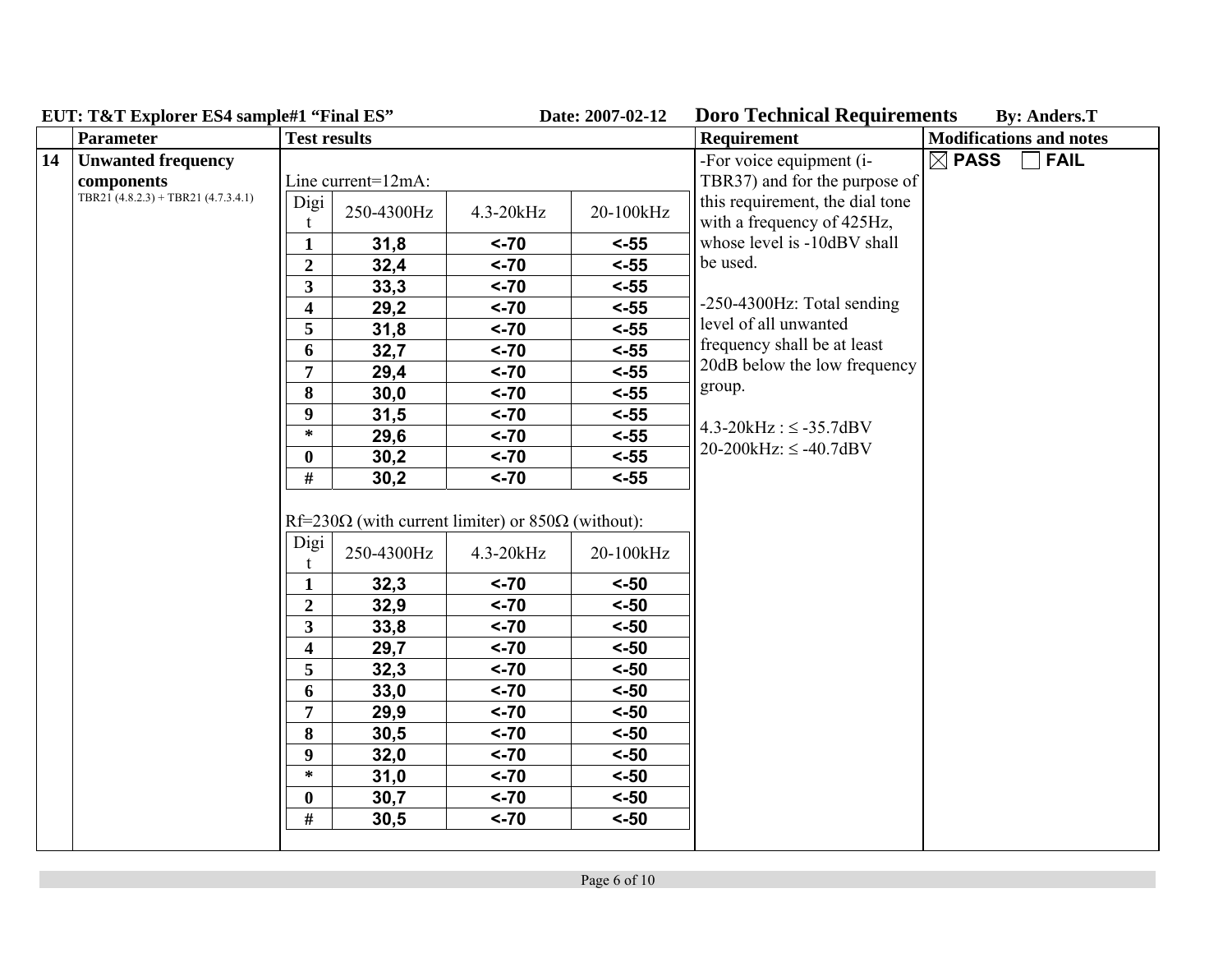|    | $E \cup I$ : I & I Explorer ES4 sample#1 Final ES                                                                                    |                                                   | Date: 2007-02-12                                                                       | DOLO TECHNICAI NEQUITEMENTS                                                                                                                                                                                                            | Dy: Aligers. 1                                                                                                |
|----|--------------------------------------------------------------------------------------------------------------------------------------|---------------------------------------------------|----------------------------------------------------------------------------------------|----------------------------------------------------------------------------------------------------------------------------------------------------------------------------------------------------------------------------------------|---------------------------------------------------------------------------------------------------------------|
|    | <b>Parameter</b>                                                                                                                     | <b>Test results</b>                               |                                                                                        | <b>Requirement</b>                                                                                                                                                                                                                     | <b>Modifications and notes</b>                                                                                |
| 15 | <b>DTMF</b> tone/pause<br>TBR21(4.8.2.4)+TBR21(4.8.2.5)                                                                              | Tone (ms)<br>Pause (ms)                           | 100<br>98                                                                              | $\geq$ 65ms.<br>$\geq$ 65ms. Rf=850 $\Omega$                                                                                                                                                                                           | $\boxtimes$ PASS<br><b>FAIL</b>                                                                               |
| 16 | <b>Automatically repeated</b><br>call attempts.<br>TBR21 (4.8.3)                                                                     | Time between RCA                                  | Number of RCA                                                                          | Shall not automatically initiate<br>a repeat call attempt less than<br>5s after the termination of the<br>previous attempt in the same<br>repeat attempt sequence.<br>$\leq$ 15 repeated call attempt in a<br>sequence. $Rf=850\Omega$ | <b>FAIL</b><br><b>PASS</b><br>N/A                                                                             |
| 17 | <b>Transition from loop to</b><br>quiescent state.<br>TBR21(4.9)                                                                     | Time to drop to below 0.5mA<br>22ms               |                                                                                        | $Vf = 50V$ , Rf=2050 $\Omega$<br><200ms after the current has<br>dropped to a value below<br>10mA, and has remained at<br>the value below 10mA, for a<br>period or periods which, when<br>aggregated exceed 20ms.                      | $\boxtimes$ PASS<br><b>FAIL</b>                                                                               |
| 18 | <b>Sending Sensitivity &amp;</b><br><b>SLR</b><br>TBR38 (4.2.1.1) & (4.2.2.1)                                                        | Rf<br>$500\Omega$<br>$1000\Omega$<br>$2800\Omega$ | $SLR$ (dB)<br>N.P.<br>R.P.<br>1,3<br>1,4<br>1,4<br>1,2<br>1,8<br>2,0                   | For sensitivity, compliance<br>shall be checked when Rf set<br>to $1000\Omega$ .<br>$10>(3)$ - 1 dB<br>$7>(3)$ - 1 dB                                                                                                                  | $\boxtimes$ PASS<br>$\Box$ FAIL<br>Sending frequency<br>response is inside the<br>mask but close to<br>limit. |
| 19 | <b>Receiving Sensitivity &amp;</b><br><b>RLR</b><br>Rf<br>TBR38 (4.2.1.2) & (4.2.2.2)<br>$500\Omega$<br>$1000\Omega$<br>$2800\Omega$ |                                                   | $RLR$ (dB)<br>N.P.<br>R.P.<br>$-8,6$<br>$-8,6$<br>$-8,4$<br>$-8,4$<br>$-8,2$<br>$-8,2$ | For sensitivity, compliance<br>shall be checked when Rf set<br>to $1000\Omega$ .<br>$-1 > (-8) > -12 dB$<br>$-4 > (-8) > -12 dB$                                                                                                       | $\boxtimes$ PASS<br>$\Box$ FAIL<br>Receive frequency<br>response is insode the<br>mask.                       |

**EUT: T&T Explorer ES4 sample#1 "Final ES" Date: 2007-02-12 Doro Technical Requirements By: Anders.T**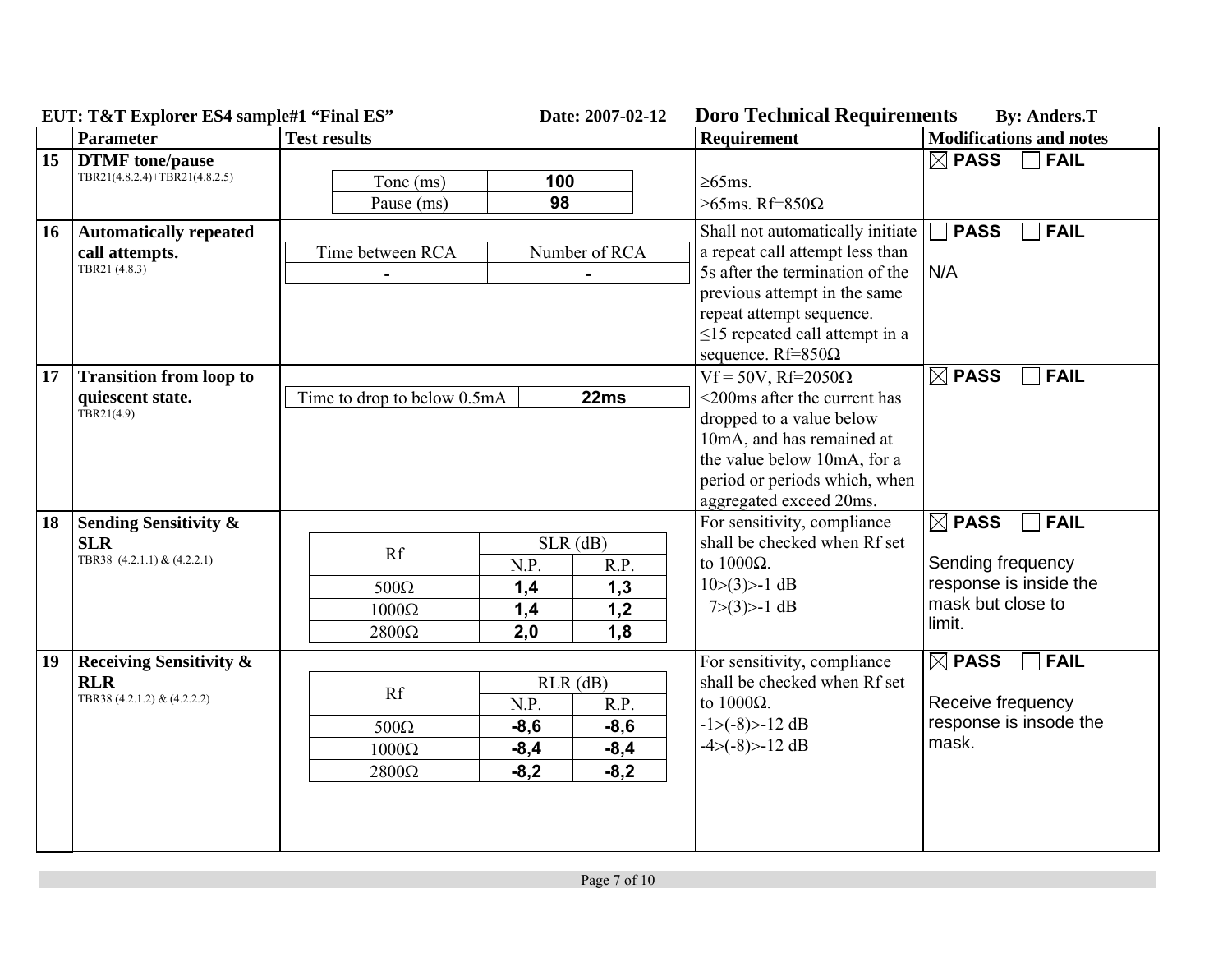|    | $EUI$ ; $IQI$ Explorer ES4 sample $I$ Final ES              | Date: 2007-02-12                                                                                                                                                                                                                                                                                                                                                | DUI O TECHNICAI INEQUITENTENTS<br>Dy. Alluers. 1                  |
|----|-------------------------------------------------------------|-----------------------------------------------------------------------------------------------------------------------------------------------------------------------------------------------------------------------------------------------------------------------------------------------------------------------------------------------------------------|-------------------------------------------------------------------|
|    | <b>Parameter</b>                                            | <b>Test results</b><br>Requirement                                                                                                                                                                                                                                                                                                                              | <b>Modifications and notes</b>                                    |
| 20 | <b>Side tone</b>                                            |                                                                                                                                                                                                                                                                                                                                                                 | $\boxtimes$ PASS<br><b>FAIL</b>                                   |
|    | TBR38 $(4.2.3)$ + Doro requirement V1.6<br>clause $(3.1.1)$ | $STMR$ (dB)<br>Rf & Zr                                                                                                                                                                                                                                                                                                                                          |                                                                   |
|    |                                                             | R.P.<br>N.P.                                                                                                                                                                                                                                                                                                                                                    |                                                                   |
|    |                                                             | $Rf=500\Omega$<br>10,7<br>10,8<br>>7dB<br>A.6= $82Ω+600Ω$ //68n                                                                                                                                                                                                                                                                                                 |                                                                   |
|    |                                                             | $Rf=1000\Omega$<br>17,8<br>17,6<br>>14dB<br>$A.7=270\Omega+750\Omega/150n$                                                                                                                                                                                                                                                                                      |                                                                   |
|    |                                                             | $Rf=2800\Omega$<br>11,6<br>11,5<br>>9dB<br>$A.8 = 220 \Omega + 1.8 \frac{k}{150n}$                                                                                                                                                                                                                                                                              |                                                                   |
|    |                                                             |                                                                                                                                                                                                                                                                                                                                                                 |                                                                   |
| 21 | Send. dist. Total<br>TBR38 (4.2.4.1)                        | 315Hz<br>500Hz<br>$Rf(\Omega)$<br>N.P.<br>N.P.<br>R.P.<br>R.P.<br><7% (Summed up to 5th<br>500<br>0,8<br>0,8<br>0,5<br>0,5<br>0,7<br>0,5<br>2800<br>0,7<br>0,5<br>load is 600 $\Omega$ .<br>1000Hz<br>$Rf(\Omega)$<br>N.P.<br>R.P.<br><10%, input of +5 dBPa.<br>500<br>3,9<br>3,9<br>4,0<br>3,9<br>2800                                                        | $\boxtimes$ PASS<br><b>FAIL</b><br>harmonic), input of -4.7 dBPa, |
| 22 | Rec. dist. Total<br>TBR38 (4.2.4.2)                         | 315Hz<br>500Hz<br>$Rf(\Omega)$<br>N.P.<br>R.P.<br>N.P.<br>R.P.<br>$\langle 7\%$ (Summed up to 5th<br>500<br>0,1<br>0,2<br>0,1<br>0,1<br>harmonic), input emf of -<br>0,1<br>0,1<br>0,1<br>2800<br>0,1<br>12dBV<br>$1000\mbox{Hz}$<br>$Rf(\Omega)$<br>N.P.<br>R.P.<br>$\langle 10\%, 100\% \rangle$ input emf of 0dBV<br>500<br>2,7<br>2,7<br>2,4<br>2800<br>2,4 | $\boxtimes$ PASS<br><b>FAIL</b>                                   |

**EUT: T&T Explorer ES4 sample#1 "Final ES" Date: 2007-02-12 Doro Technical Requirements By: Anders.T**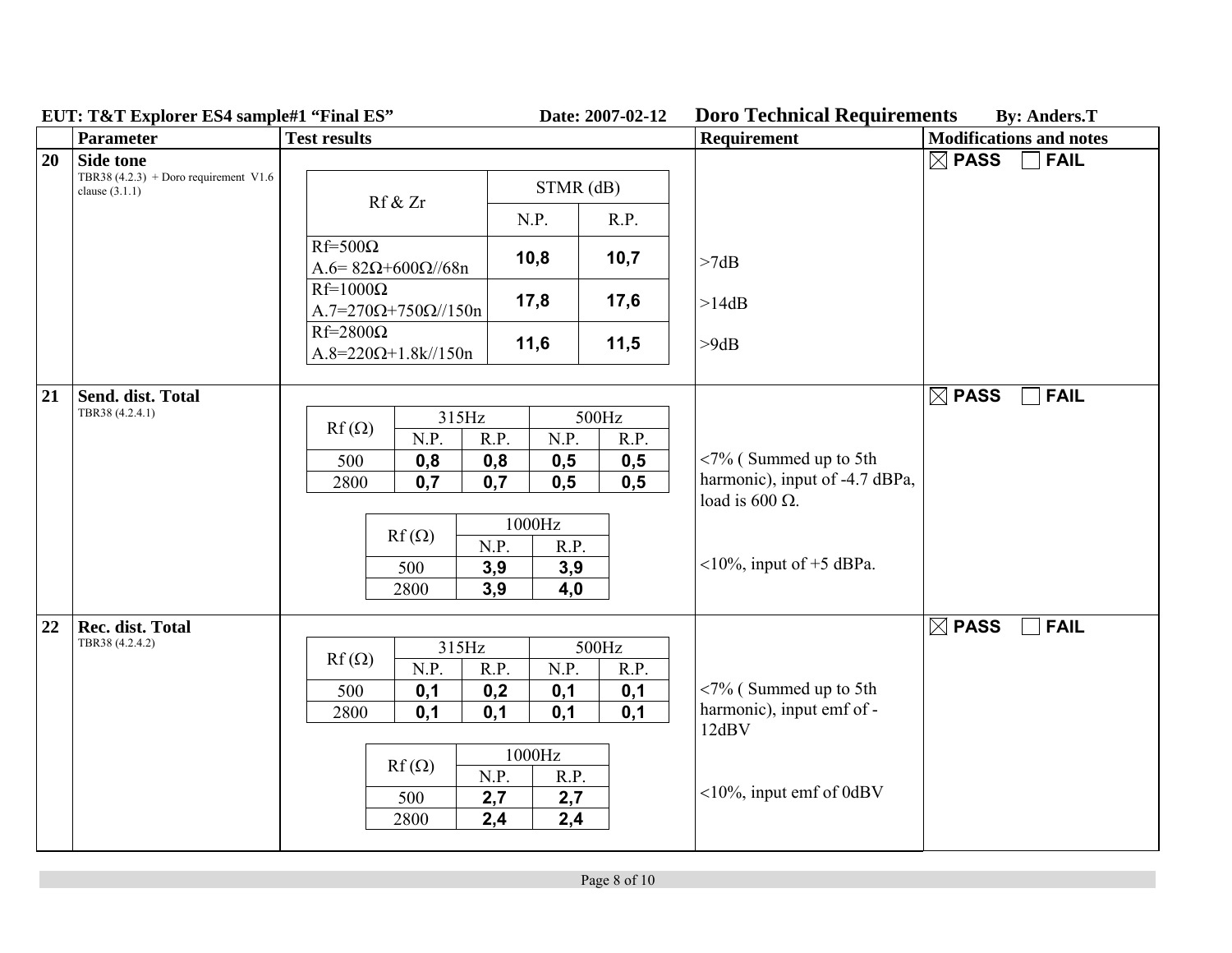|    | $E \cup I$ , $I \cup I$ $E \cup I$ $U$ $U$ $U$ $E \cup I$ $S$ $A$ $H$ $H$ $H$ $I$ $E \cup I$<br><b>Parameter</b> |                  | Daw. 2007-02-12<br><b>Test results</b> |                     |                                 |                   | рого тесникаг кедин спісніз<br><b>Requirement</b>                                                                                                                  | $\mathbf{D}$ y. Anuvrs. 1<br><b>Modifications and notes</b> |
|----|------------------------------------------------------------------------------------------------------------------|------------------|----------------------------------------|---------------------|---------------------------------|-------------------|--------------------------------------------------------------------------------------------------------------------------------------------------------------------|-------------------------------------------------------------|
| 23 | <b>Sending Linearity</b><br>TBR38 (4.2.5.1)                                                                      |                  | Normal Polarity:                       |                     |                                 |                   |                                                                                                                                                                    | $\boxtimes$ PASS<br>$\Box$ FAIL                             |
|    |                                                                                                                  | Rf               | Sound<br>pressure<br>(dBPa)            | Sensitivity<br>(dB) | Diff.<br>(dB)                   | SLR diff.<br>(dB) | The sensitivity measured at<br>-4.7dBPa shall not differ by<br>more than $+/-2$ dB compared<br>to the sensitivity measured at<br>$-19.7$ dBPa.<br>freq.: $1000$ Hz |                                                             |
|    |                                                                                                                  | 1K               | $-4.7$                                 | $-4,98$             | $-0,26$                         | 0,15              |                                                                                                                                                                    |                                                             |
|    |                                                                                                                  | 1K               | $-19.7$                                | $-4,72$             |                                 |                   |                                                                                                                                                                    |                                                             |
|    |                                                                                                                  |                  | Reversed Polarity:                     |                     |                                 |                   |                                                                                                                                                                    |                                                             |
|    |                                                                                                                  | Rf               | Sound<br>pressure<br>(dBPa)            | Sensitivity<br>(dB) | Diff.<br>(dB)                   | SLR diff.<br>(dB) |                                                                                                                                                                    |                                                             |
|    |                                                                                                                  | 1K               | $-4.7$                                 | $-4,78$             | $-0,31$                         | 0,15              |                                                                                                                                                                    |                                                             |
|    |                                                                                                                  | 1K               | $-19.7$                                | $-4,47$             |                                 |                   |                                                                                                                                                                    |                                                             |
| 24 | <b>Receiving Linearity</b><br>TBR38 (4.2.5.2)                                                                    | Normal Polarity: |                                        |                     |                                 |                   | <b>FAIL</b><br>$\boxtimes$ PASS                                                                                                                                    |                                                             |
|    |                                                                                                                  | Rf               | Gen.<br>Emf<br>(dBV)                   | Sensitivity<br>(dB) | Diff.<br>(dB)                   | RLR diff.<br>(dB) | The sensitivity measured with<br>emf=-12 dBV shall not differ<br>by more than $+/-2$ dB from the<br>sensitivity measured with                                      |                                                             |
|    |                                                                                                                  | 1K               | $-12$                                  | 17,74               | 0,00                            | $-0,02$           |                                                                                                                                                                    |                                                             |
|    |                                                                                                                  | 1K               | $-32$                                  | 17,74               |                                 |                   | $emf = -32$ dBV.<br>$freq$ .:<br>1000 Hz.                                                                                                                          |                                                             |
|    |                                                                                                                  |                  | Reversed Polarity:                     |                     |                                 |                   |                                                                                                                                                                    |                                                             |
|    |                                                                                                                  | Rf               | Gen.<br>Emf<br>(dBV)                   | Sensitivity<br>(dB) | Diff.<br>$\overline{\text{dB}}$ | RLR diff.<br>(dB) |                                                                                                                                                                    |                                                             |
|    |                                                                                                                  | 1K               | $-12$                                  | 17,67               | $-0,05$                         | 0,00              |                                                                                                                                                                    |                                                             |
|    |                                                                                                                  | 1K               | $-32$                                  | 17,72               |                                 |                   |                                                                                                                                                                    |                                                             |
|    |                                                                                                                  |                  |                                        |                     |                                 |                   |                                                                                                                                                                    |                                                             |

**EUT: T&T Explorer ES4 sample#1 "Final ES" Date: 2007-02-12 Doro Technical Requirements By: Anders.T**